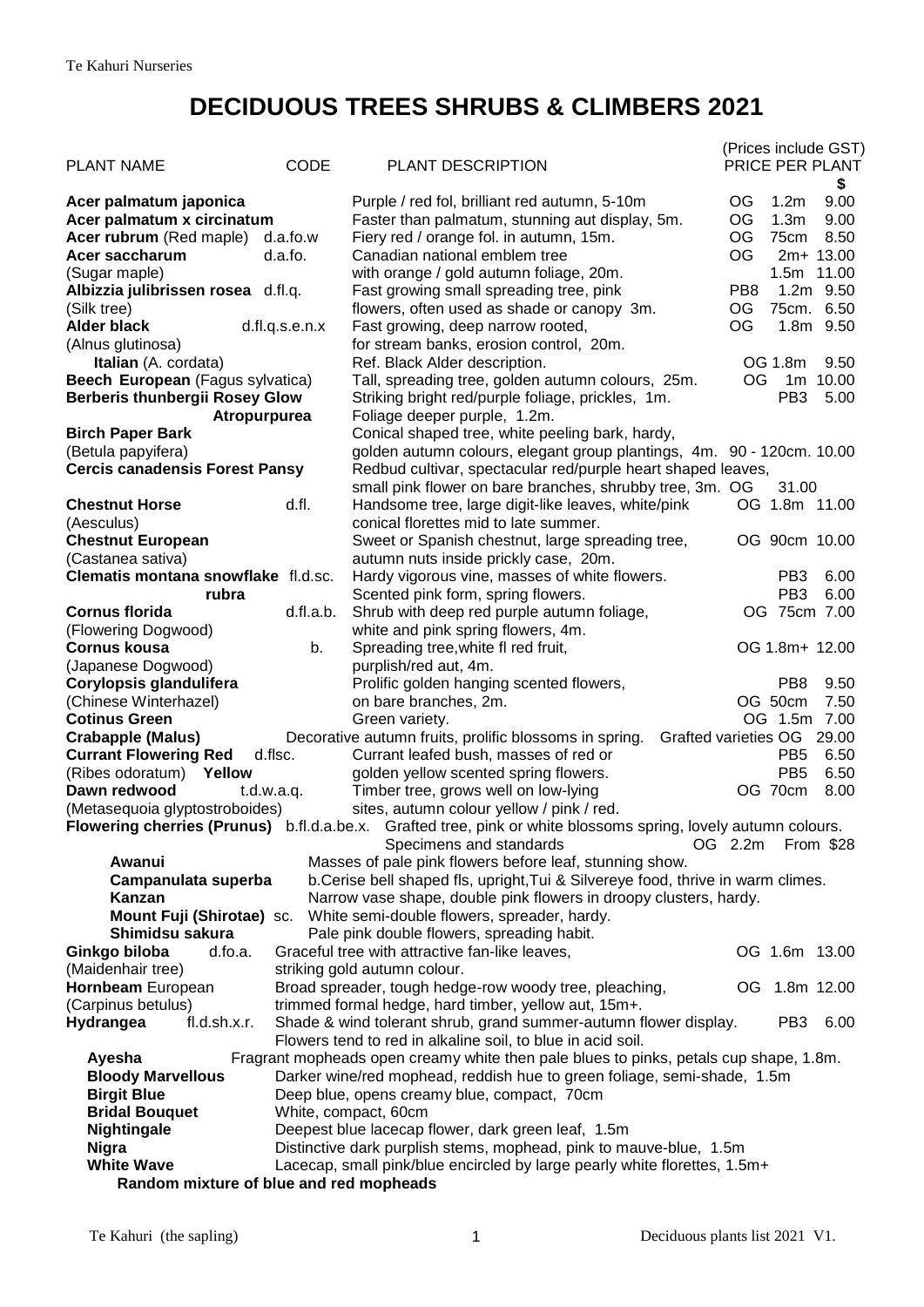| Lilac bush (Syringia)                                                                                       | OG 80cm 6.50<br>Fragrant pink/mauve flowers in 25cm panicles,                                                      |  |  |  |  |
|-------------------------------------------------------------------------------------------------------------|--------------------------------------------------------------------------------------------------------------------|--|--|--|--|
|                                                                                                             | attracts bees, birds & butterflies, 2m.                                                                            |  |  |  |  |
| Lemon Verbena<br>sc.fl.                                                                                     | Deliciously lemon scented shrub, makes refreshing cup of tea.<br>PB <sub>3</sub><br>6.00                           |  |  |  |  |
| Liquidamber<br>d.t.w.a.fo.                                                                                  | Brilliant autumn foliage, fine timber (satin walnut),<br>OG<br>10.00<br>1m                                         |  |  |  |  |
|                                                                                                             | prone to wind damage in exposed sites.                                                                             |  |  |  |  |
| <b>Magnolia Stellata</b>                                                                                    | Twiggy bush, froth of white fragrant star fls on bare branches                                                     |  |  |  |  |
| (Star magnolia)                                                                                             | winter/spring, slow growing, 2m+.<br>Seedlings, compact bushy plants 50cm. \$12                                    |  |  |  |  |
| <b>Magnolias</b>                                                                                            | Several grafted cultivars available, both potted and bare rooted.                                                  |  |  |  |  |
|                                                                                                             | PB6.5 11.00<br>Nyssa sylvatica (Black Tupelo) d.w.a. Brilliant deepest dark red autumn fol.                        |  |  |  |  |
| <b>Oak English</b>                                                                                          | d.t.fd.a.b.c.<br>Handsome broad-spreading tree.<br>2m+ 12.00                                                       |  |  |  |  |
| English (fastigiate) d.t.fd.b.c.                                                                            | <b>OG</b><br>12.00<br>Columnar form of English oak.<br>2m                                                          |  |  |  |  |
| Pinoak (palustris) w.d.t.fd.a.b.c.                                                                          | Brilliant red autumn colour, marsh loving, 8x6m.<br>OG.<br>2m+ 15.00                                               |  |  |  |  |
| <b>Turkey</b> (cerris)                                                                                      | d.x.fd.b.c.<br>Fastest, upright, wind hardy,"mossy cup oak" 10x6m.<br>1m \$9 2m 12.00                              |  |  |  |  |
| Red<br>(rubra)<br>d.t.a.b.c.                                                                                | OG 1.5m 12.00<br>Gold/red autumn colour, 10x7m.                                                                    |  |  |  |  |
| Scarlet (coccinea) b.d.t.a.c.                                                                               | OG 1.3m 12.00<br>Brilliant scarlet autumn colour, 7x5m.                                                            |  |  |  |  |
| Paulownia elongata sc.t.d.fl.fd.c.q.fo.                                                                     | OG 1.5m+ 9.00<br>Large tree, scented purple flowers, very large leaves,                                            |  |  |  |  |
| (Chinese Empress tree)                                                                                      | extremely vigorous growth, to 15m.                                                                                 |  |  |  |  |
| <b>Plane tree London</b><br>d.q.c.                                                                          | Leaves up to 25cm, large hardy avenue tree, 30m. OG 1.2 - 1.5m<br>9.00                                             |  |  |  |  |
| Oriental                                                                                                    | OG 2m+ 11.00<br>Leaves 10-20cm, more incised, 25m.                                                                 |  |  |  |  |
|                                                                                                             | Poplars d.q.r.s.t.c.x.fd.w. Erosion control. 1m poles \$3.50ea \$32/10. Rooted wands (1.5 - 2.5m) OG \$6ea \$57/10 |  |  |  |  |
| Columnar/ Lombardy narrow upright form, rust resistant, drought tolerant, rabbit/possum resistant.<br>Chiba |                                                                                                                    |  |  |  |  |
| Kawa (best timber/firewood)                                                                                 | Possum resistant, narrow crown, wet areas.                                                                         |  |  |  |  |
| Yeogi (Silver)                                                                                              | c.fd.x.<br>Dryer areas, wind hardy.                                                                                |  |  |  |  |
| <b>Taxodium distichum</b>                                                                                   | d.f.t.w.fo.<br>Cypress of the everglades, tall, tolerates<br>OG<br>9.00<br>70cm                                    |  |  |  |  |
| (Swamp cypress)                                                                                             | wet sites, rich brown autumn colour.                                                                               |  |  |  |  |
| Tilia Europea - Linden                                                                                      | d.fl.sc.<br>Tall tree, broad leaves, broadly columnar,<br><b>OG</b><br>1.5m 11.00                                  |  |  |  |  |
| (Common Lime)                                                                                               | yellow in autumn, small fragrant flowers, 25-35m.                                                                  |  |  |  |  |
|                                                                                                             | Viburnum mariesi Lg spreading shrub, tiered branches, showy white florets late spring, hardy, 2.5 - 4m. PB3 5.00   |  |  |  |  |
|                                                                                                             | opulus Hardy, prolific sterile white flowers in 7cm clusters, maple-like deep green foliage, purple autumn, 3m.    |  |  |  |  |
|                                                                                                             | opulus compactum-Guelder Rose Mini thicket, flat white florets summer, bright red berries, coral autumn, 1.5m.     |  |  |  |  |
| <b>English Walnut</b>                                                                                       | Needs free draining soil, sweet edible nuts,<br>$1m+12.00$<br>OG.                                                  |  |  |  |  |
| (Juglans regia)                                                                                             | seedlings bear in 8 to 12 yrs.                                                                                     |  |  |  |  |
| <b>Willow Tortured</b>                                                                                      | d.q.x.<br>Hardy, fast growing, wiggly branches, tall tree.<br>OG 1.5m<br>10.00                                     |  |  |  |  |
| Weeping                                                                                                     | Green or golden trunked varieties.<br>OG 1.8m+ 10.00                                                               |  |  |  |  |
| <b>Upright</b>                                                                                              | Matsudana /1040, used for fast shelter.<br>\$3 per metre<br>Poles only                                             |  |  |  |  |
|                                                                                                             | 6.00<br>Basket Willow (Salix viminalis - Osier) Highly ornamental, yellow catkins spring,<br>OG<br>2m              |  |  |  |  |
|                                                                                                             | \$52/10<br>yellow reddish brown new growth, likes deep watering, prune for weaving, 3-6m.                          |  |  |  |  |
| i.fl.sc.d.l.<br><b>Winter sweet</b>                                                                         | Sweet scent, yellow fl. winter, Chinese spreading shrub, 2-5m.<br>PB <sub>8</sub><br>8.50                          |  |  |  |  |
| <b>Wisteria sinensis</b><br>d.fl.sc.                                                                        | Vigorous climber, scented attractive mauve<br>PB <sub>8</sub><br>7.50                                              |  |  |  |  |
|                                                                                                             | flower droops on bare branches, spectacular.                                                                       |  |  |  |  |
| Witch hazel - hybrid                                                                                        | Broadly spreading, small spidery yellow orange or red<br>PB6.5<br>9.50                                             |  |  |  |  |
| (Hamamelis x intermedia)                                                                                    | flowers winter, dull purple, green to red autumn colour, 1-3m.                                                     |  |  |  |  |

**NB: Plant prices and grades as listed are subject to change without notice.** New Season's plant lists published April

**Please Note: All deciduous plants sold bare-rooted (OG - open ground grown) unless shown otherwise**

**OG (open ground - bare rooted) plants are available from July through to mid August only**

**Plants in PBs (planter bags) available all year round**

Limited numbers are available as potted trees outside the dormant season. Add \$4.00 for potted trees up to 1.5m and add \$5 for a 1.8 metre tree. These are unsuitable for mail order. Largest plant size for courier 1.7m. Freight trucks can take larger grades to some locations & depots